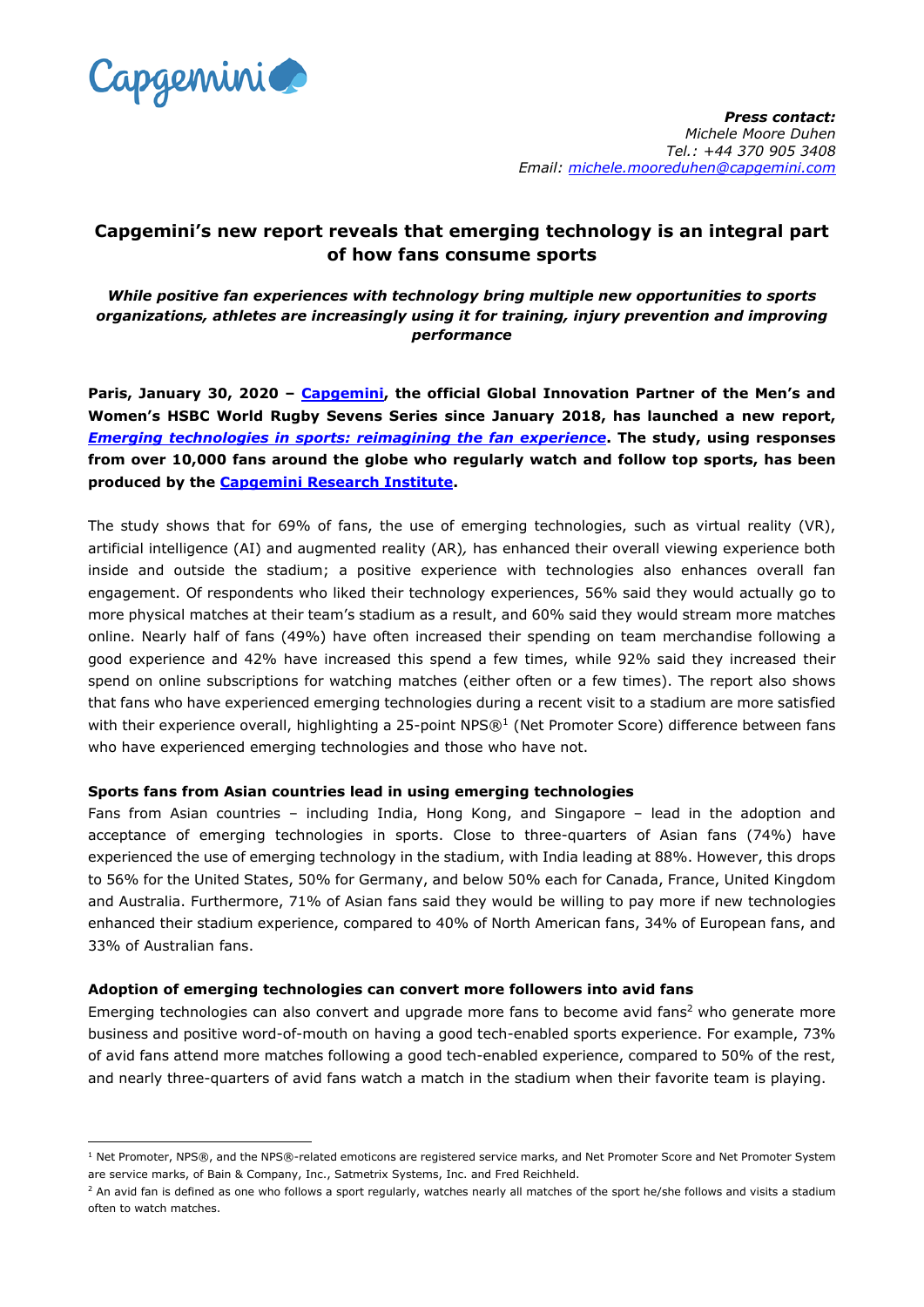

# **Emerging technologies are helping athletes perform better and avoid injuries**

Athletes are increasingly using a variety of emerging technologies for activities, including training, injury prevention and tracking performance. For example, Zone7, a company using data and analytics for identifying and avoiding potential career-threatening injuries to athletes, has achieved 95% accuracy in predicting injuries and has been able to reduce potential injuries by 75% $^3$ .

Tom Mitchell, Captain of England's Rugby Sevens Team said, *"The use of virtual reality in reviewing training* sessions and matches can have a big impact on sports. If you can put yourself in a given situation instead *of just reviewing a match by watching a video, then the learning and reviewing experience becomes much* more real. If you are able to be in that situation again, either through VR or another technology, it would *be a massive step up in terms of the reviewing and learning experience."*

### **Strategies to unlock the value of emerging technologies in sports**

Sports organizations across the world are now presented with a huge opportunity to tap into evolving consumer expectations and make far more customized and personalized fan engagement. According to the new report, organizations can focus on the following areas to adopt and optimize emerging technologies in sports:

- **Reassure fans on usage of personal data** by seeking consent where possible on use of data, being transparent about the use and protection of consumer data, and demonstrating the value that consumers stand to gain with this data exchange,
- **Identify user needs** before investing in and deploying emerging technologies,
- **Convert more fans to 'avid fans'** by defining a digital fan experience and offering 'hyperpersonalized' experiences,
- **Build digital practices, capabilities, and transform organizational culture** by investing in a digital culture, skills, and cross-sharing of information across sports organizations to drive greater innovation.

Darshan Shankavaram, Global Digital Customer Experience Practice Leader at Capgemini, said, *"The use of emerging technologies in the fan experience is an exciting and rapidly growing area. Sports organizations* across the world have a huge opportunity to tap into evolving expectations of fans and athletes to build a *more joined up, customized and personalized engagement experience. Additionally, organizations can benefit by using technology to improve players' performance or prevent injuries, or for coaches to strategize the play through simulations."*

To access the full findings and report, click [here](https://www.capgemini.com/research/tech-in-sports/?utm_source=pr&utm_medium=referral&utm_content=dcx_none_link_pressrelease_none&utm_campaign=cx_cri_emerging-tech-in-sport)**.**

## **Report methodology**

The Capgemini Research Institute surveyed 10,363 sports fans across 9 countries about the impact of digital technologies on fans and the future of sport. The Institute also conducted in-depth interviews with over 20 industry experts, sports athletes, and startup executives to understand how digital technologies can improve athletes' performances.

<sup>&</sup>lt;sup>3</sup> Source: **Zone7 raises \$2.5 million seed round to predict injury risk for [athletes](https://techcrunch.com/2019/02/26/zone-7-raises-2-5-million-seed-round-to-predict-injury-risk-for-athletes/)**